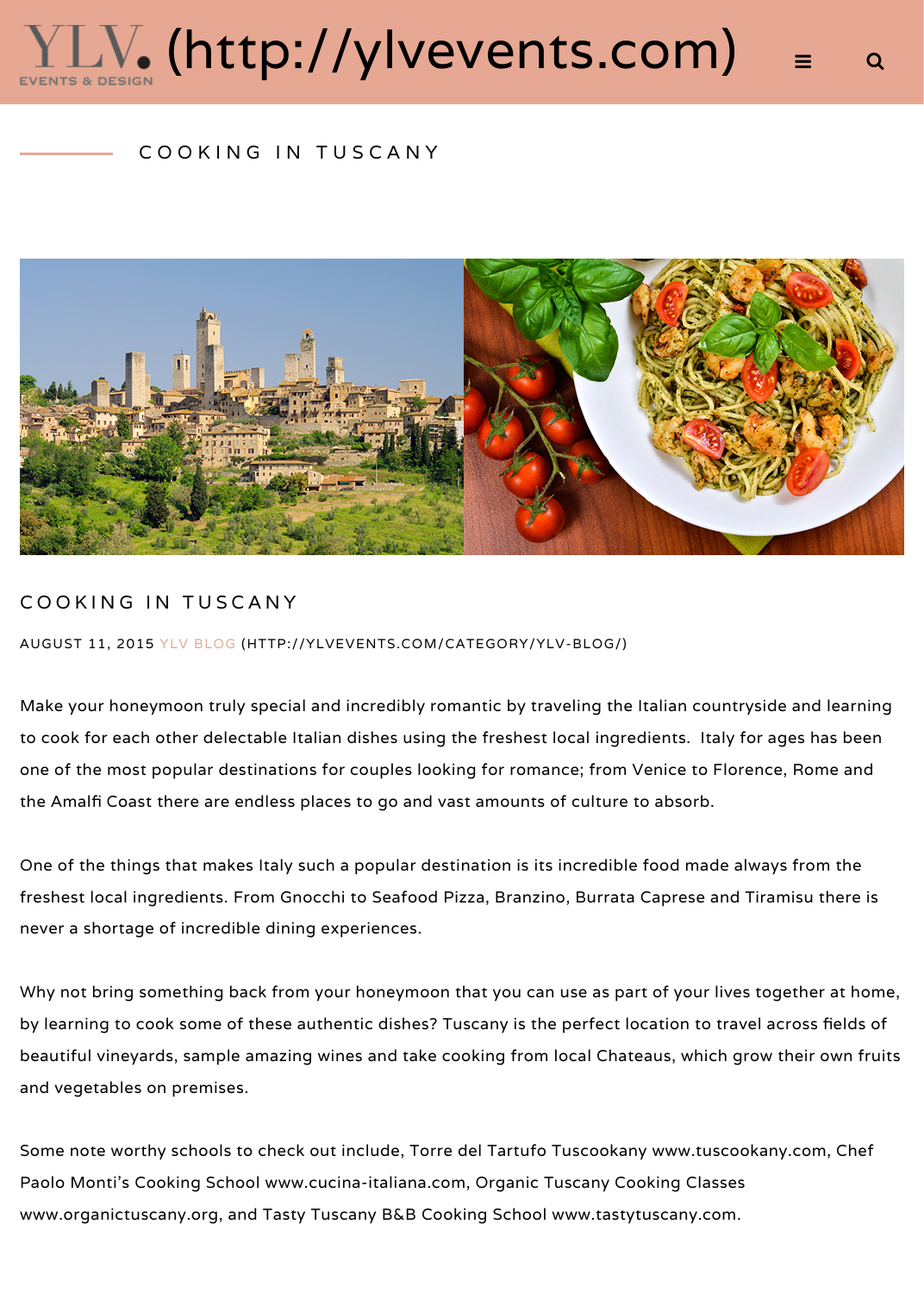[Tags: c](http://ylvevents.com/tag/event-planning/)[ooking \(http://ylvevents.com/tag/cooking/\)](http://ylvevents.com/tag/cooking/)[,](http://ylvevents.com/tag/event-planning/) [couple \(http://ylvevents.com/tag/couple/\)](http://ylvevents.com/tag/couple/)[, event](http://ylvevents.com/tag/event-planning/) planning (http://ylvevents.com/tag/event-planning/), [honeymoon \(http://ylvevents.com/tag/honeymoon/\),](http://ylvevents.com/tag/honeymoon/) [Italy \(http://ylvevents.com/tag/italy/\),](http://ylvevents.com/tag/italy/) [Tuscany \(http://ylvevents.com/tag/tuscany/\)](http://ylvevents.com/tag/tuscany/)

Share it:  $\mathbf{f} \mathbf{y} \mathbf{S}^+ \mathbf{\emptyset}$  $\mathbf{f} \mathbf{y} \mathbf{S}^+ \mathbf{\emptyset}$  $\mathbf{f} \mathbf{y} \mathbf{S}^+ \mathbf{\emptyset}$ 



[\(\)](http://ylvevents.com/cooking-in-tuscany/)

[YLVEVENTS \(http://ylvevents.com/author/eventadmin/\)](http://ylvevents.com/author/eventadmin/)

#### LEAVE A COMMENT

Your email address will not be published.

Name \*

### Email \*

#### Website \*

Comment